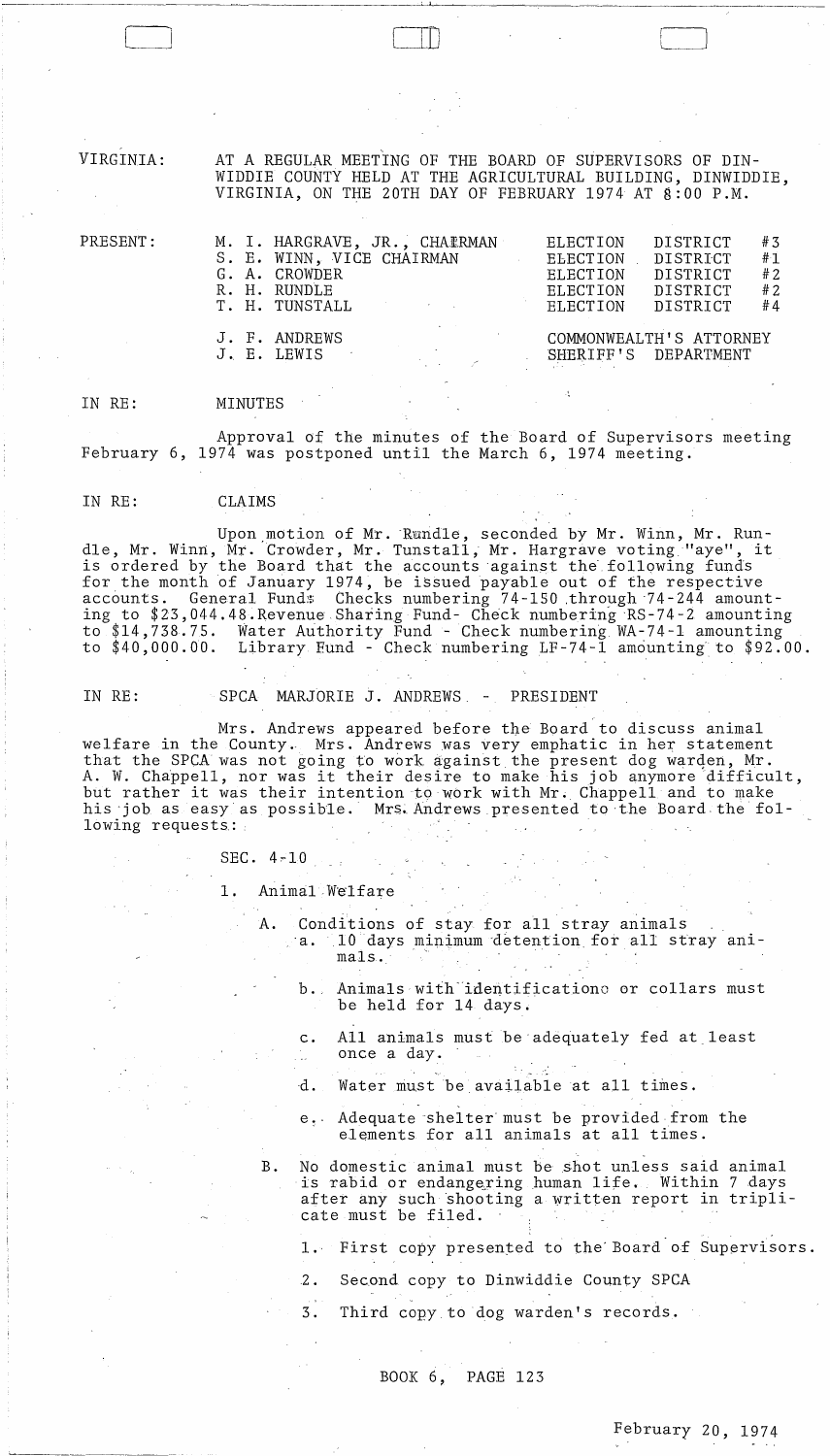- C. Disposal of all unclaimed animals
	- a. Euphensia must be administered to all animals humanely and painlessly.
	- 1. By injection of Nebutal concentrate administered in dosage of ICC per 10 pounds.
	- 2. By asphyxiation in a properly constructed gas chamber.
	- b. All animal carcasses must be buried within 24 hours.
- D. Collection of All Unwanted Animals
	- a. Animals must be captured in an humane way which does not produce physical harm.
		- 1. Must be placed in animal shelter within 8 hours of pick up.
- E. Accurate public records of all animals picked up shall be kept showing where found, when and how dis-<br>posed of posed with a description of the animal. Records to be kept for a period of one year.
- F. Implementation of these sections shall be the responsibility of the dog warden.

The Board of Supervisors was in agreement with Mrs. Andrews presentation, and asked that she meet with the dog warden and the County Administrator so that efforts may be directed towards implementing the proposals made by the SPCA. The County Administrator, Dog Warden and Mrs. Andrews agreed on Wednesday, February 27, 1974 at 2:00 P.M. in the office of the County Administrator as a'meeting time.

# IN RE: PUBLIC RECREATIONAL FACILITIES FOR DINWIDDIE COUNTY

Mr. Charles A. Hawkins and Mr. L. L. MMeredith, representing the committee for the membership of the Concerned Citizens of Dinwiddie County, presented the following resolution to the Board of Supervisors:

Whereas the Concerned Citizens of Dinwiddie County recognizes there is a need for a Department of Recreation in Dinwiddie County to serve the recreational and physical needs of all our citizens. And whereas a Department of Recreation does not exist and there are no public recreation facilities available to our citizens. Therefore be it resolved that the Concerned Citizens of Dinwiddie County hereby request The Dinwiddie County Board of Supervisors to initiate a recreation program with a minimum of three recreation centers to be located in the Northern, Central and Southern areas of the County.

The general sentiment of the Board was that recreational facilities were needed in Dinwiddie County, and that they should be provided by the Board of Supervisors. Mr. Winn had strong reservations about the County financing recreational facilities. He was of the opinion that the method used by the various groups in the central and southern enat the method ased by the various groups in the central and southern<br>parts of the County to secure recreational facilities was the best solution. This method, as outlined by Mr. Winn, was that various private organizations would secure land on which to build lighted ballfields. The citizens in the community would contribute money and time to construct the necessary facilities. In addition, he stated that at the McKenney Elementary School there were lighted tennis courts.

Mr. Rundle very strongly favored the County's participation in the construction of recreational facilities. He stated that the Crater Planning District Commission would be of great help in securing financial assistance from the Federal Government.

 $\int_{0}^{\frac{\pi}{2}}\left| \frac{d\mu}{d\mu} \right| d\mu$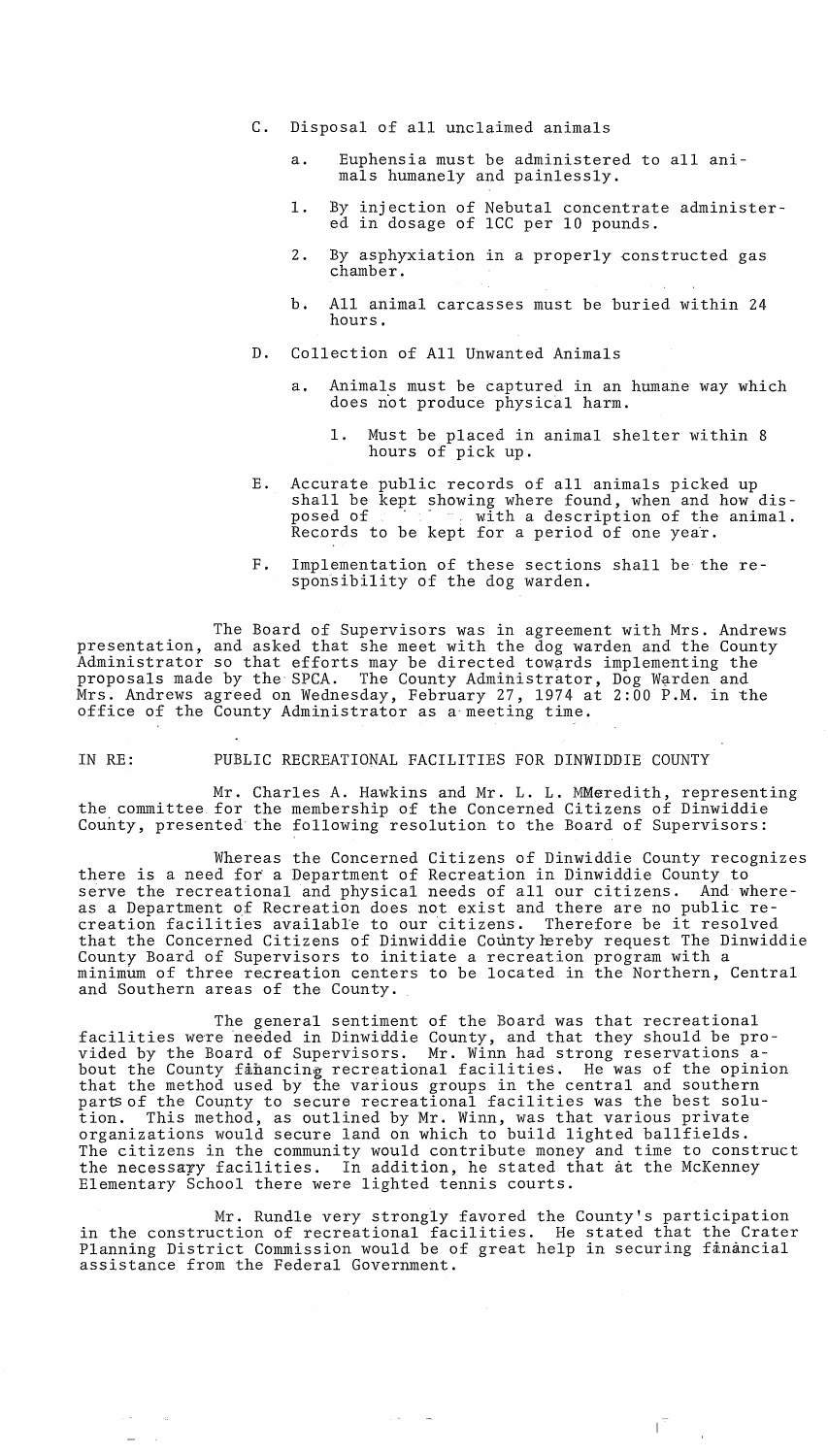The Board indicated that this subject should be investigated The chairman instructed the Board to come back at the March 6, further. 1974 meeting prepared to appoint a committee to study the recreational facility situation in Dinwiddie County. In addition, he asked Mr. Charles Hawkins and Mr. L. L. Meredith to come back to the next meeting, March 6th, with recommendations from their group as to who would and who should serve on this committee. Mr. Hargrave stated from the recommendations made by the concerned citizens of Dinwiddie County and the Board of Supervisors he would appoint a committe to study the recreational needs in Dinwiddie County.

# IN RE:

## MANPOWER EMPLOYMENT TRAINING ACT

Mr. Charles F. Turner, Executive Director of the Crater Planning District Commission, appeared before the Board to present an agreement to be signed by the member jurisdictions of the Crater Planning District Commission for the purpose of implementing the planning and program provisions contained in the Comprehensive Employment and Training Act of 1973. This act authorized intergovernmental cooperation in planning and executing programs related to job training and community services. The main purpose of the program is to provide job training and employment for the disadvantaged, unemployed, and under employed.

Upon motion of Mr. Winn, seconded by Mr. Crowder, all members voting "aye", the Board of Supervisors approved the following agreement and authorized the County Administrator to sign same. The sunder-<br>signed local governments agrees to:

(1) Use the Crater Planning District Commission as the planning agency to perform such functions necessary to carry out the letter and spirit of the Act, including the preparation of a plan delineating action programs and an implementing agency.

(2) Maintain a close contact with the planning process through the chief administrative officer or his designee to assure that recommendations in the plan closely reflect real local needs.

(3) At the proper time, give full consideration to implementing programs proposed on a local or intergovernmental level, including establishing the necessary agency to implement manpower programs.

(4) Have no legal or moral requirement that local funds be appropriated for any purpose connected with the Act, aside from funds allocated to the Crater Planning District Commission. Any additional<br>funds which might be recommended in the furtherance of the plan will be allocated only after a local decision based on the merits of the particular activity proposed for funding.

 $(5)$  Have the right to withdraw from this agreement upon passage of a rescinding motion by the local governing body.

# IN RE:

# PURCHASE OF SHERIFF'S VEHICLE

The County Administrator, in the absenge of Sheriff C. L. Mitchell, presented to the Board a request for the purchase of two police<br>vehicles, price of each vehicle, \$3,549.35, total \$7,354.60. Mr. Mitchell<br>wished to replace his car, which now has approximately 57,000 miles on it, 60,000, and Mr. B. M. Heath's car, which now has in excess of 78,000 miles.

Last year the board had been approached by the Sheriff to replace B. M. Heath's car when it had approximately 55, 000 miles on At that time, the Board chose not to purchase Mr. Heath a car be ıt. cause they felt that the savings of the purchase price of a new car would more than off-set the increase in repairs that Mr. Heath's car would re-<br>quire due to its advance age. It was the feeling of the Board this year,<br>that the same would hold true regarding Sheriff Mitchell's car.

BOOK  $6$ , PAGE  $-124$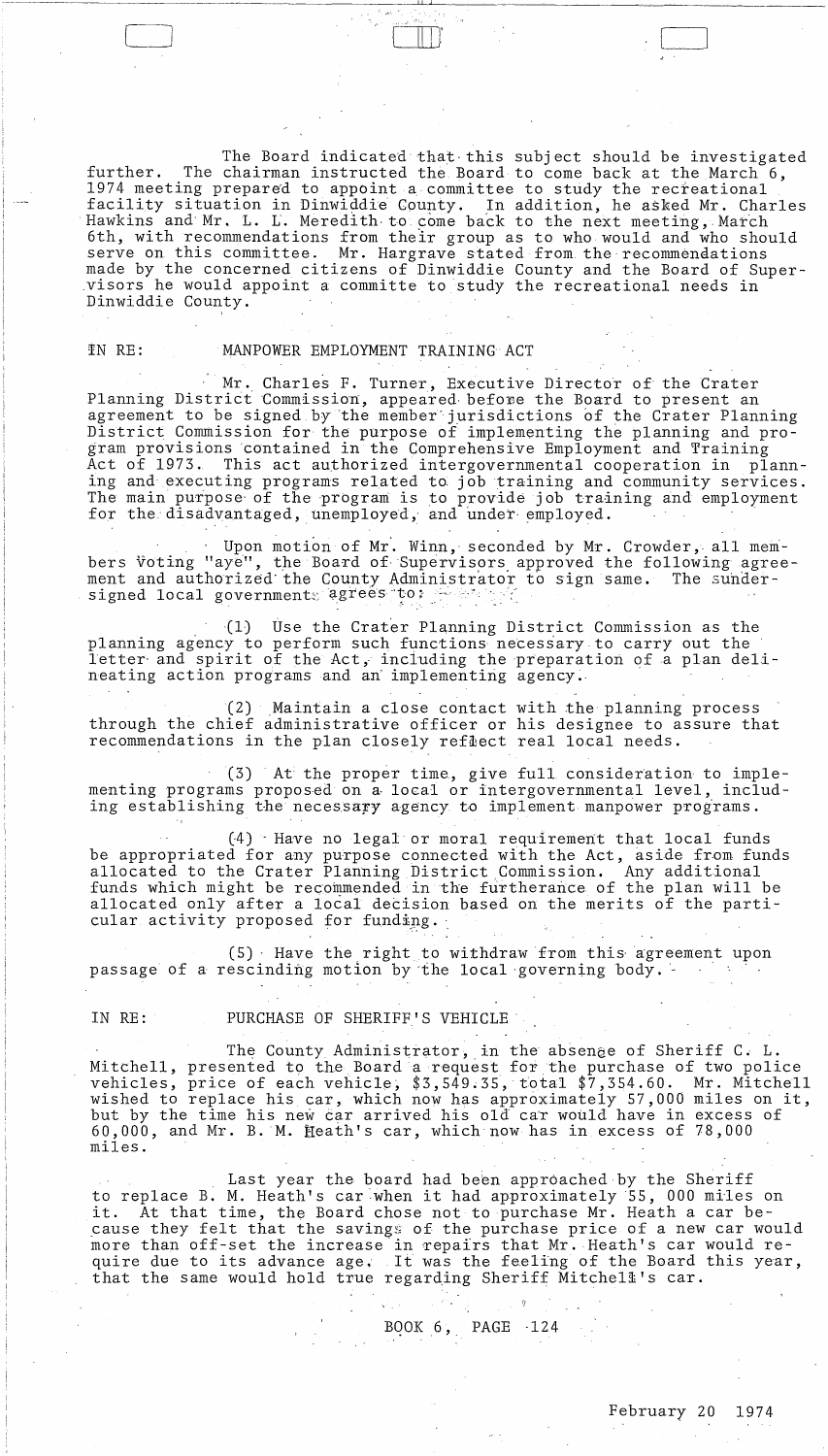UPon motion of Mr. Rundle, seconded by Mr. Tunstall, Mr. Rundle, Mr. Tunstall, Mr. Crowder, Mr. Winn, Mr. Hargrave, voting "aye", the Board of Supervisors authorized the purchase of one police vehicle to replace the vehicle now driven by B. M. Heath, at a price of \$3,677.80.

IN RE: BOAT LANDING FACILITIES LAKE CHESDIN

The following is an extract from the Board of Supervisors minutes April 3, 1968.

"Mr. E. Floyd Yates, Member of the Commission of Game and Inland Fisheries appeared before·the Board and stated the Commission could lease a suitable site for a public boat launching ramp on Lake Chesdin near the George F. Brassfield Dam. He stated the Commission could only construct such boat ramp if the County would assume policing of the area. Mr. Yates"was asked if the Commission would build a concession stand and lease same to an operator approved by the County. This was agreed pending approval by the Commission.

Mr. Tunsall moved, Mr. Watkins seconded and it was unanimously approved directing the Executive Secretary to prapare a resolution to be forwarded-to the Commission stating the Cpunty of Dinwiddie would provide police protection, trash collection and. furnish an approved operator for a cpncession stand provided the Commission will construct a public boat-ramp and coneession building."

· The County Administrator advised the Board that on numerous occasions, since the above resolution had been passed, the Commission of Game and Inland Fisheries had promised both orally and in writing to fulfill their part of the agreement.

At its Board meeting April 118; 1973, the Board of Supervisors took the following action:

"Upon motion of Mr. Rundle, seconded by Mr. Crowder, all members voting "aye", the Board of Supervisors directed' the County Administrator to inform the Commission of Game & Inland Fisheries that within the next 30 days work should be begun on providing proper sanitary facilities and a concession building for the boat ramp on Lake Chesdin, and further, if, this wasn't done, that they would request that the boat ramp facilities be closed."

. . . . . .

A copy of the above action by the Board was sent to Mr. William V. Rawlings, State Senator, Mrs. L. O. Scott, Delegate, Mr.<br>Chester F. Phelps, Executive Director of the Commission of Game & Inland Fisheries, and Mr. John P. Randolph, 4th District Commission Member of the Commission of Game & Inland Fisheries. As a result of this and the efforts of both Mrs. Scott and Mr. Rawlings, the Commission of Game and Silvice of goen mot sected and mit hawiings, the commission of came ment with the County.'" Plans were drawn by the Commission, they were reviewed by the Office of the County Administrator with suggested changes reviewed by the office of the county Administrator with suggested one which were all agreed to except one by the Commission. It appeared construction would begin in the very\_near future.

 $A$ gain time dragged on with no action by the Commission. On January 11, 1974, Mr. Garrett Scott called from the Commission of Game & Inland Fisheries to state that the building program was being turned over to outside consultants and I should be hearing from them in a few days. That was over a month ago and no one has contacted me since.

There is overwhelming evidence that the County has done everything within its power to fulfill its part of the agreement and  $\tau_0$ encourage the Commission of Game & Inland Fisheries to fulfill its part of the agreement. With the facts at hand, it is quite plain that the Commission of Game & Inland Fisheries has no intentions of fulfilling doministich of dame q initial fisicities has no intentions of fullifiting<br>its part of the bargain. Therefore, I recommend to the Board that the resolution passed on April 3, 1968, be negated by a resolution tonight terminating the agreement with the Commission of Game & Inland Fisheries regarding facilities at the Boat landing on Lake Chesdin.

The Supervisors had discussed this matter on several occasions and were quite discouraged that the Commission of Game and Inland Fisheries had not taken action as they had agreed.

> $\mu^{\rm nonreson}$  is a matrix of  $\sim 10$

一度的な

 $\omega_{\rm{max}}$ 

 $\tau^{2\alpha\beta\gamma\gamma\delta}$  ,  $\tau^{2\alpha\beta\gamma\delta}$ 

:  $\mathcal{F}$  ,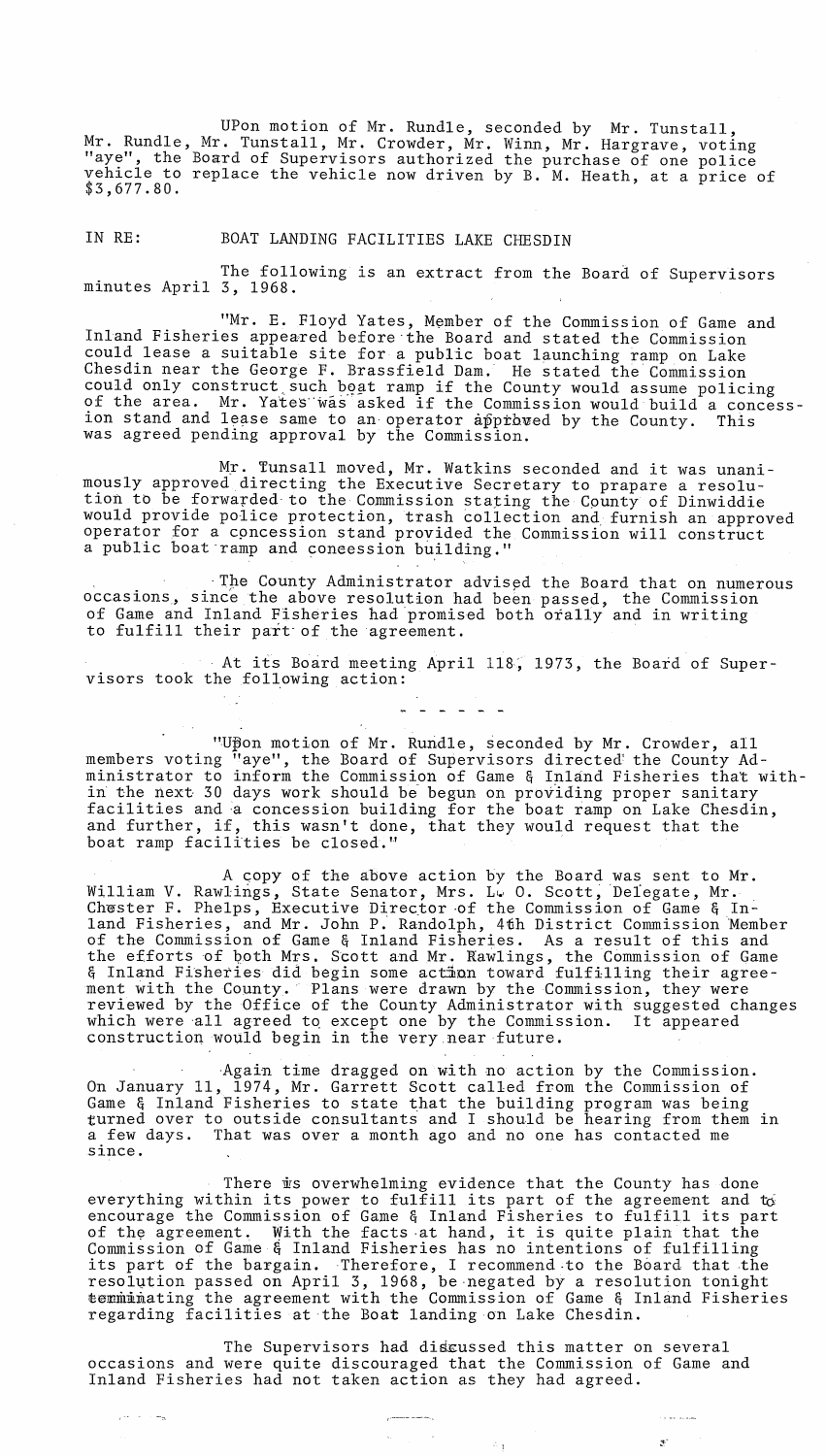Upon motion of Mr. Tunstall, seconded by Mr. Winn, Mr.<br>Tunstall, Mr. Winn, Mr. Crowder, Mr. Rundle, Mr. Hargrave voting "aye", the County Administrator was instructed to inform the Commission of<br>Game & Inland Fisheries that the agreement made with the Commission<br>through a resolution of the Board of Supervisors at its April 3, 1968<br>meeting was here Rawlings, Delegate Scott, Mr. Phelps and Mr. Randloph.

### IN RE:

#### SCHOOL BUDGET REVISED 1973074

Mr. T. W. Newsom, Superintendent Schools, presented to<br>the Board the evised 1973-74 School Budget. The revised budget indicated a \$100,00.00 decrease in state income due to less teachers being hired than originally expected. The County had already used up the number of teaching positions authorized by the State, therefore the teachers not hired were paid strickly from County funds, and that was the reason County funds were not decreased.

On the expenditure side, instruction was decreased from \$3,050,000 to \$2,934,000. Other instructional cost was increased from \$273,500.00 to \$279,500.00.. Attendance and Health Service was increased by \$10,000.00 and all other categories remained the same.

Upon motion of Mr. Winn, seconded by Mr. Tunstall, Mr.<br>Winn, Mr. Tunstall, Mr. Crowder, Mr. Rundle, Mr. Hargrave voting "aye", the 1973-74 revised school budget presented by Mr. Newsom was approved.

IN RE:

#### GORDON B. WINFIELD, III CONDITIONAL USE PERMIT

At the last Board of Supervisors meeting, February 6, 1974, a public hearing was held on Gordon B. Winfield, III's request for a conditional use permit to operate an amusement center on land par-<br>cel 57-(3)-9 owned by A. H. Richardson. Mr. Winfield stated that the<br>center would house 5 foosball machines, two pin ball machines, 1 can drink machine and one potato chip and nab machine. The hours of opera-<br>tion would be Sunday through Thursday from 2:30 P.M. until 11:00 P.M.<br>and Friday through Saturday from 2:30 P.M. until 12:00 P.M.

At the last meeting, Mr. Hargrave requested that a decision be postponed until he had time to talk to the surrounding property owners. He had done this, and he was now ready to recommend to the Board of Supergisors that this conditional use permit requested by Mr. Winfield be approved.

Upon motion of Mr. Rundle, seconded by Mr. Winn, Mr. Rundle, Mr. Winn, Mr. Crowder, Mr. Tunstall, Mr. Hargrave voting "aye", Mr. Gordon B. Winfield, III, was granted a conditional use permit to<br>operate an amusement park on land parcel 57-(3)-9 owned by A. H. Rich-<br>ardson, located in Rowanty District on U. S. Route 1, 400 feet from<br>Dinwiddie Cour

1, Conditional use permit good for one year.

- $\frac{2}{3}$ No outside activities.
	- $3.$ Time of operation - Sunday through Thursday from<br>3:30 P.M. to 11:00 P.M. - Friday from 3:30 P.M. until 12:00 P.M. Saturday from 2:30 P.M. until 12:00 P.M.
	- 4. A letter of approval from the building inspector
	- Ś. A letter of approval from the Dinwiddie County Health Department.

### BOOK 6, PAGE 125

# February 20, 1974